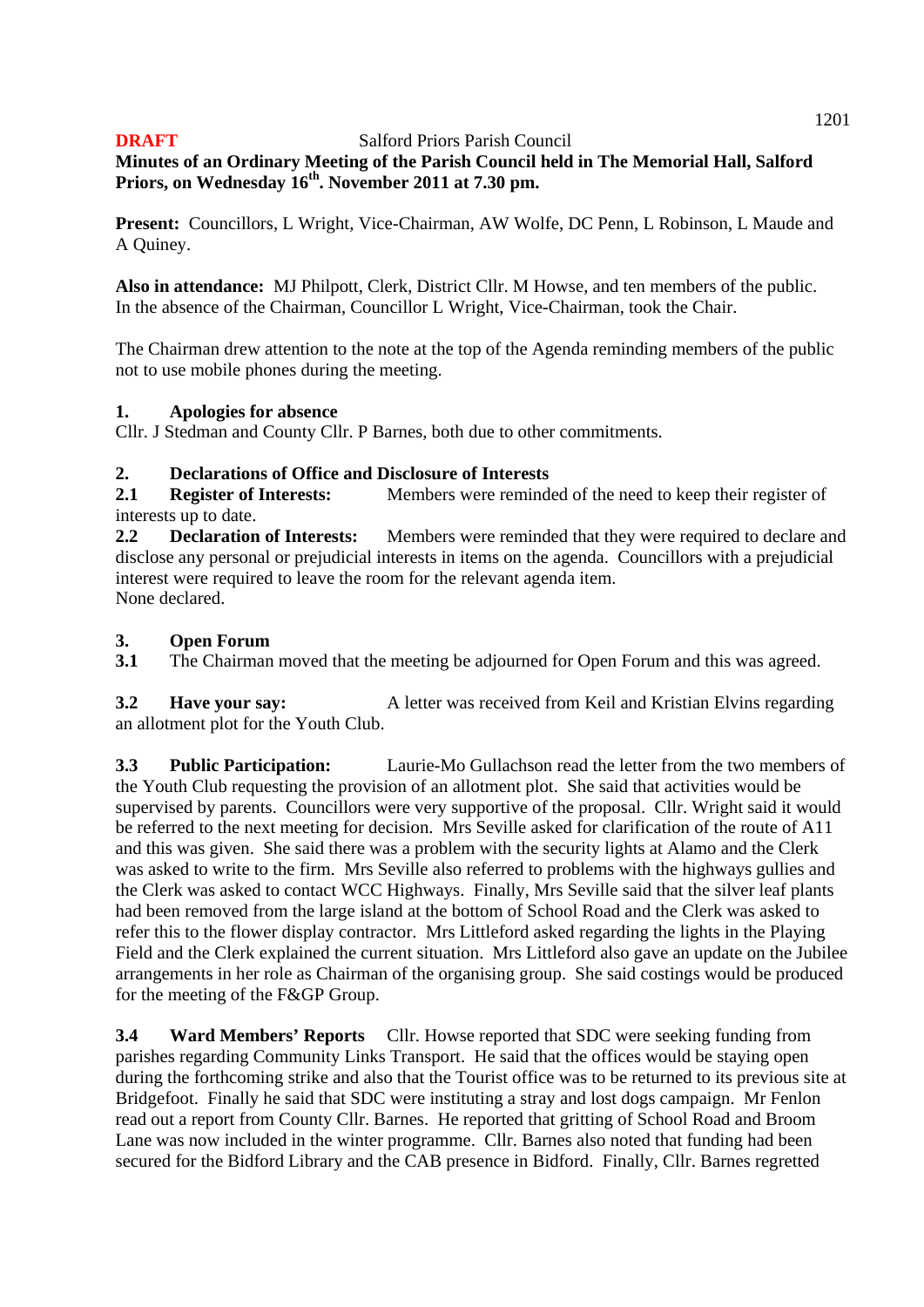that he had been unable to secure any funding for the Youth Club; however, if there was any spare cash from other areas he would try to secure this for the Club.

**3.5** The Chairman closed the adjournment at 7.55 pm.

## **4. Minutes**

**4.1** The Minutes of the Ordinary Meeting of the Parish Council held on Wednesday 10<sup>th</sup>. October at 7.30pm. at The Baptist Church Hall, Dunnington, were approved and signed by the Chairman.

## **5. Clerk's Progress Report**

## **5.1 Hedge by Dunnington School**

The Clerk reported that enquiries were made to ascertain ownership and Dunnington residents were asked to help. Subsequently, Cllr. Wright, the new Headteacher, and the Clerk, inspected the hedges and concluded that the only trimming needed was to two trees that overhang from the School. The Head Teacher agreed to arrange for these to be cut.

## **5.2 Bollards and lights at Dunnington Cross Roads**

Council noted that WCC had been contacted and the bollards have been replaced and the lights in the bollards repaired. The tall lights on the islands have been referred to the lighting department of WCC and have not yet been repaired.

## **5.3 Speeding in School Road**

The Clerk reported that WCC Speedaware had now reported and it was noted that both open and covert speed measurements were taken. The report confirmed that there is a problem in School Road. He said he was still awaiting the accident statistics and hoped to be able to report fully to the next meeting. Councillors suggested that additional chicanes might be the only way of slowing traffic on this road.

## **5.4 Affordable Housing**

WRCC had indicated that their application for funding to the Home and Communities Agency was turned down. However, they also indicated that there were other options available and discussions with the Housing Associations about delivering the affordable housing scheme without this funding were continuing. The Clerk said that Phil Ward had told him that he was "cautiously optimistic." Cllr. Wolfe asked the Clerk to make enquiries to find out why the application had failed.

## **5.5 Parking at Dunnington School**

Cllr. Wright and the Clerk met with the new Head Teacher to discuss the parking issue. Two new initiatives were suggested. Firstly a sign in Broom Lane reading "Parents – No parking beyond this sign" and secondly, by clearing some vegetation between the School fence and the highway opposite Cllr. Wright's house several additional parking places could be provided. The Clerk had written to Katrina Pedlar on these lines to re-open open the dialogue with the County Council with copies to Cllr. Barnes and Cllr. Howse. Cllr. Wright said that some cones had been put out by a serving police officer for bonfire night and these were still in place. He said the new head seemed to be quite proactive. Cllr. Quiney referred to plans for a car park on Ragley land but it was agreed this was probably not a likely solution.

## **5.6 Wooden seats**

The Clerk said that the four wooden seats had been completed. The circular seat from Iron Cross had been dismantled and was in store with Mick Hackling.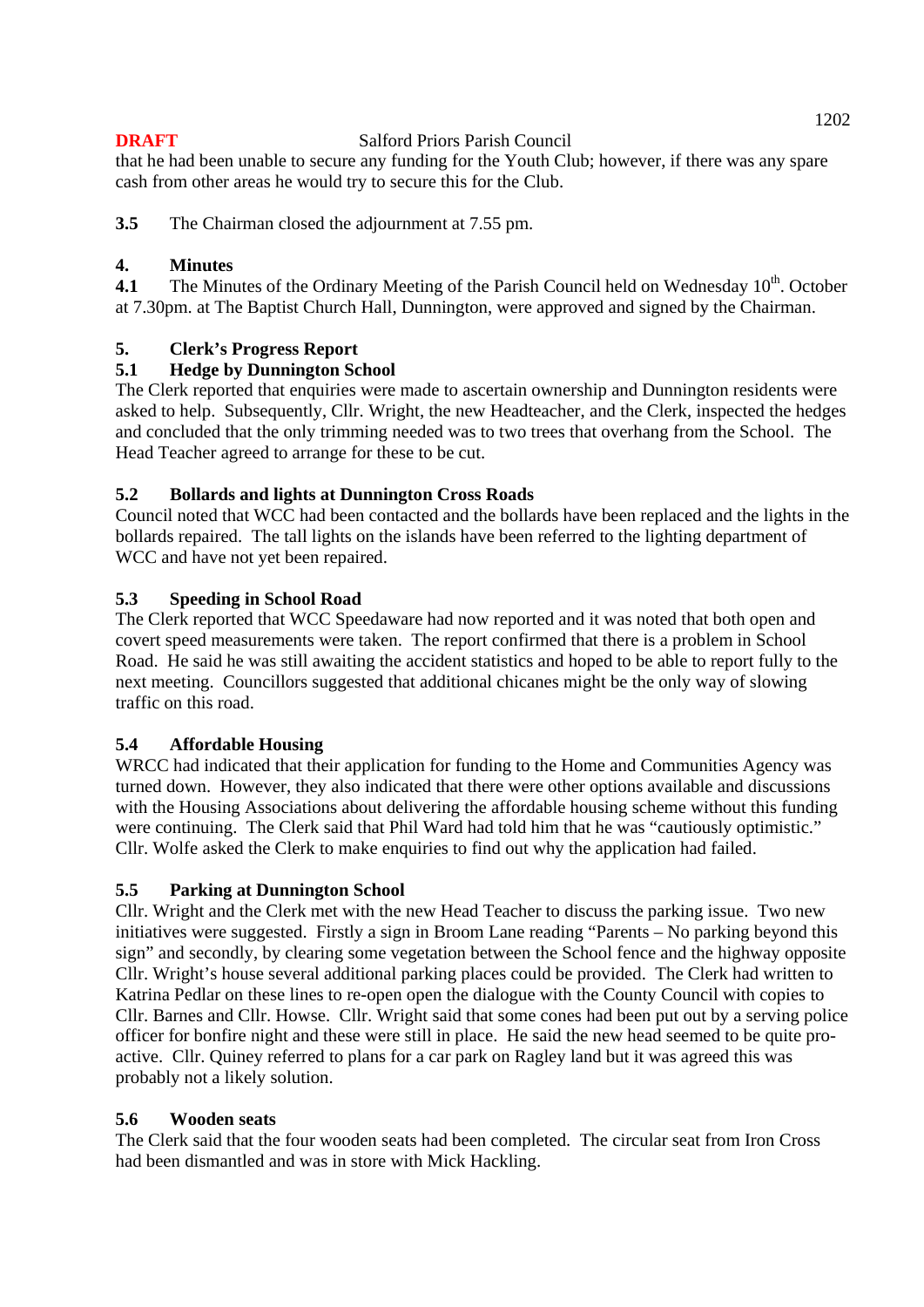## **5.7 Pallets at Scout Hut**

The Clerk reported that there had been no response from Malcolm Spriggs who had been on holiday. It was likely that the pallets had now been burnt on the Scout bonfire. Cllr. Penn said that now Sandfields had placed a gate across the entrance to the track to Marsh Farm the problem with pallets being dumped was likely to be resolved.

## **5.8 Request for a special dispensation**

The Clerk reported that the letter to Stratford on Avon DC requesting a special dispensation in respect of Councillors on the Memorial Hall Committee would be considered at the next meeting of the Standards and Ethics Committee on 23rd. November.

## **5.9 Bidford Library**

The Clerk said that Bidford PC is providing £5000 each year for the next two years in order to support the new independently funded library. The Clerk at Bidford had suggested an annual contribution from Salford Priors over the next three years if possible. Council agreed this should be considered with the other budget priorities.

## **5.10 Meals at Home**

After some research the Clerk reported that he had found out that about two residents of Salford Priors receive "meals at home". This was the new name for "meals on wheels" and they are provided by a private company, County Enterprise Foods, in partnership with Warwickshire CC. The cost is £4.00 for a two course meal payable on delivery. WRVS are apparently no longer involved in the provision of meals on wheels.

## **5.11 TOPs electricity**

The Clerk reported that at last, he had been informed that VAT is payable at the reduced rate of 5.0%. The accounts had been adjusted to allow for this information. He had also been informed that the monthly charge will be reduced to £60 per month, down from £79 per month following submission of meter readings with effect from 28.11.11. This matter is now closed. Cllr. Wolfe asked the Clerk to inform the TOPs committee.

## **5.12 Grit bins**

County Highways operatives have filled the grit bins and placed labels on each bin indicating that the grit is only for highway use. Cllr. Quiney asked the Clerk to produce the list of grit bins and he would check them.

## **6. Planning general**

## **6.1 Meeting with Robert Weeks, Planning Officer SDC**

The Clerk had circulated a report of the meeting and a copy of a letter received subsequently from Mr Weeks. Cllr. Wolfe said all attendees had felt it was a good meeting but the subsequent letter from Mr Weeks was disappointing. He felt that the Council should tell Mr Weeks not to dismiss the views of local people because they did know local circumstances better than the officers in Stratford. Cllr. Maude asked that the Clerk should write to Mr Weeks and seek information regarding the criteria for a TPO on the Pine Tree which was a good example of local wishes being ignored. Council noted that there were opportunities to form policy on the poly-tunnels and also that the Localism Bill had now received Royal assent.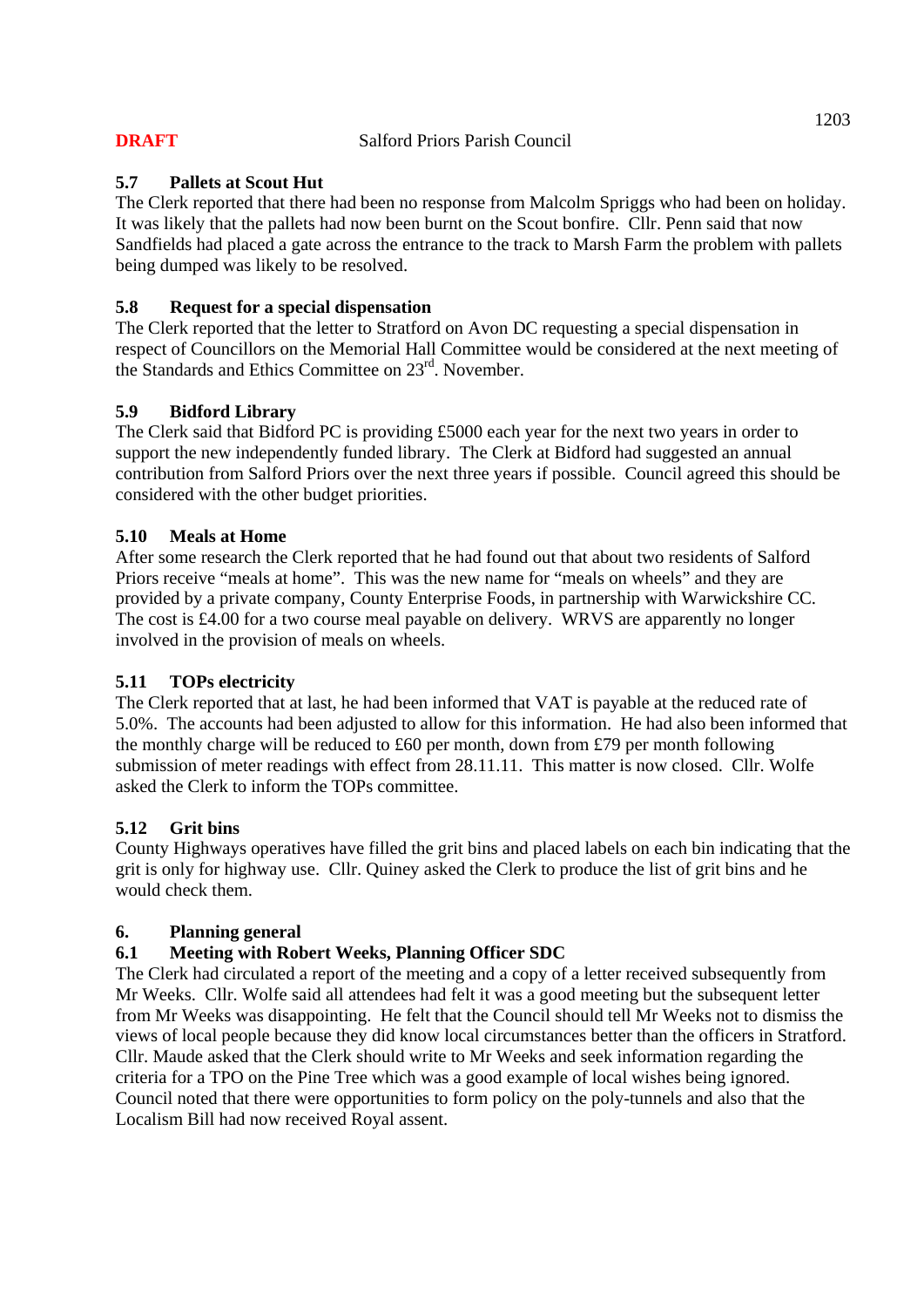**6.2 Warwickshire CC, Waste Core Strategy, Preferred Option and Policy, September 2011.**  The Clerk had circulated a copy of the letter sent in response to the consultation on the WCC waste policy. Council noted the response.

# **7. New Planning Applications to consider**

**7.1 11/02118/FUL –** Erection of fence and gate to side of dwelling house at 20 Priors Grange, Salford Priors, Evesham, WR11 8XP for Mr D Jacques.

The Clerk reported that this application had been circulated to Councillors for comments before 10.11.11. As no adverse comments had been received a "No representations" response had been sent.

**7.2 11/02321/FUL** – Proposed conservatory, utility and storm porch extension at 3 Priors Grange, Salford Priors, WR11 8XP for Mr Martin Donn. (Re-submission of 11/01363/FUL) The Council stipulated that the overshadowing impact of the side extension on the neighbouring property should be considered in determining the application.

**7.3 W/11/00293/ET** – An extension of time application for proposed service bays for haulage depot and restroom/toilets at Spiers and Hartwell, Blackminster Business Park, Blackminster, Offenham, Evesham, WR11 7TD for Spiers and Hartwell. (Referred to Stratford DC by Wychavon DC) The Council made no representations.

**7.4 11/02228/FUL –** Proposed first floor extension to create 4 no. additional resident's bedrooms and improved facilities for established care at Salford House, Station Road, Salford priors, Evesham, WR11 8UX for Mr David Cope. Council noted Cllr. Stedman's comments and objected to the proposal because they considered the current access was unable to accommodate the existing traffic and there had been several minor and at least one major collision in recent years. Adding further units would increase the traffic to this already over-developed site. If permission is granted then the Council said that major improvements should be required to the visibility of the access for both site visitors and highway traffic.

**7.5 11/02543/TREE –** T1 cedar – remove snapped out limb, remove 1 no. dead limb, lift lowest branches above head height aapprox. 1 metre. T1-6 Sycamores: Dismantle to ground level. T8-15 Yews: Trim and shape crowns by 0.5m and reduce overhang over garden and crown clean at Salford House, Station Road, Salford priors, Evesham, WR11 8UX for Mr Mike Hamilton. Council agreed with comments from Cllr. Stedman's and Cllr. Maude and objected to the proposal because the application documents were so poor that a considered opinion could be given. The Council was concerned over the felling of several Sycamore trees where no description of the size or age of the trees was given. Also, the proposed work on the Yew trees was confusing. The Council believed the applicant should be asked to provide a clear new application.

# **8. Planning Decisions**

Council noted the following planning decisions.

**8.1 11/01922/FUL –** Single storey extension at 4 The Farriers, High Street, Broom, for Mr Andrew Dauncey. (In adjacent parish) **Permission granted** 

**8.2 11/01755/FUL** – Change of use of redundant packing shed to form 2 No. holiday cottages and all associated works including drainage system for New Inn Lane Nurseries, Pitchill, Evesham, WR11 8SN. **Permission granted**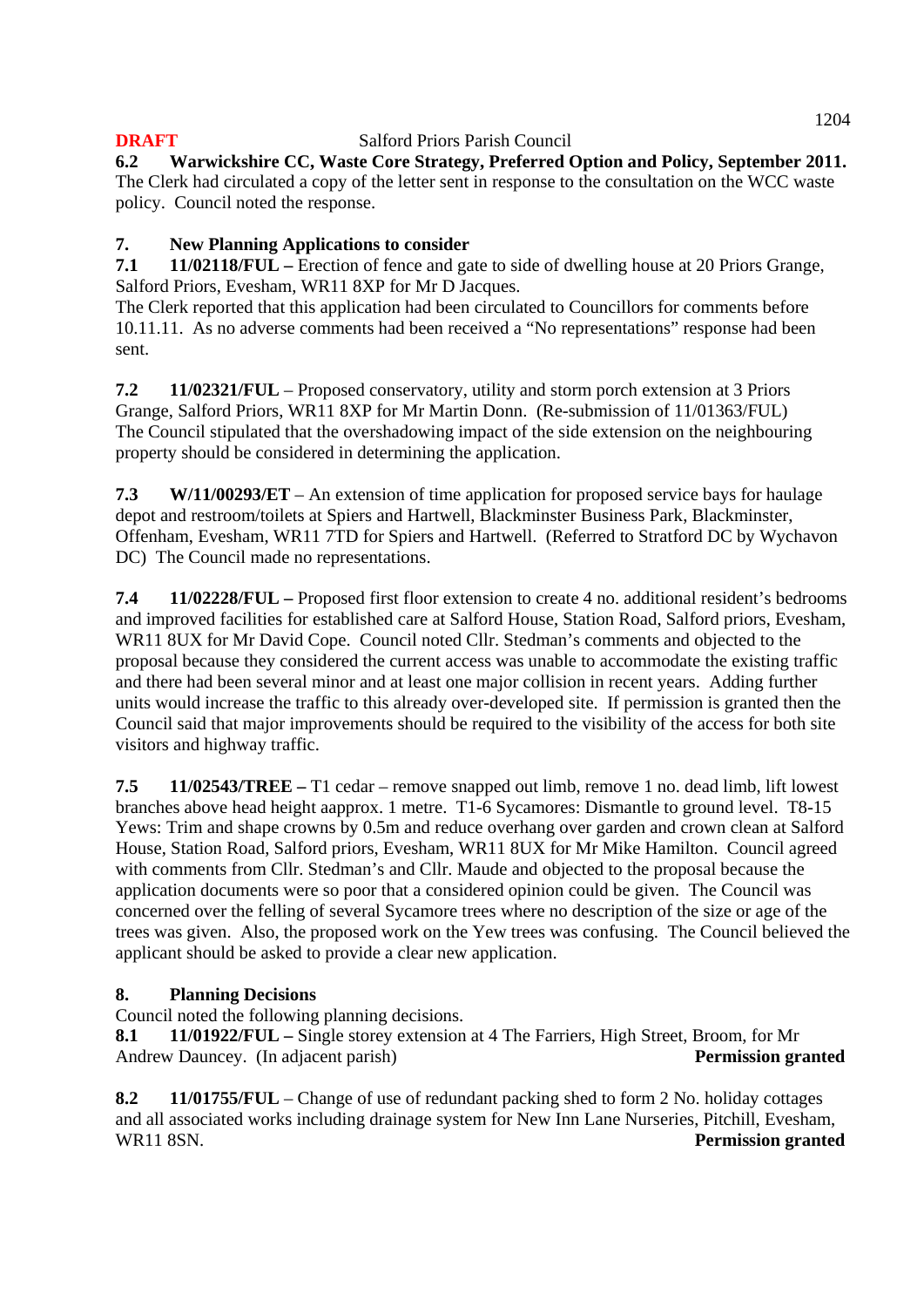**8.3 11/01996/TREE** – Arboricultural works at 5 Meadow View, Evesham Road, Salford Priors, WR11 8UU. **No objection No objection** 

## **9. Footway Lighting - Progress report from the Clerk**

## **9.1 Disconnection Contract**

The Clerk reported that Western Power Distribution (WPD) had to leave the contract to carry out emergency repairs elsewhere. They have promised to return on 17.11.11 to complete the work. He had sent WPD a list of the outstanding work – mainly removing cables from some of the poles.

## **9.2 Pole Removal**

The Clerk had met with Roger Small and inspected every pole to be removed. Generally he will try and lift out poles but if this is not possible they will be sawn off at ground level. He has all the necessary arrangements for working on the highway in place. The Clerk also reported that two poles had telephone wires tacked to them and he was in contact with BT for these to be removed.

## **9.3 Part-Night Timers**

Council noted that Peter Long intends to start fitting the part-night timers during the week commencing  $14<sup>th</sup>$ . November. When the timers are first fitted or when there is a power outage the timers may be on all night but they do adjust themselves over a short period of time. When the hour changes the light gradually adjusts to the new timings and there is no need to make a service visit. Council noted that there would be no additional cost to the Council if the lights were on for a longer period because the charges were made on a calculated basis.

The timer for the light at Dunnington Crossroads will be ordered but not fitted until the light has been removed to the pathway between the Post Office and School Avenue. The light at Rushford will be fitted with a timer and switched back on.

## **9.4 Light on footpath between Post Office and School Avenue**

Council had agreed a new light should be provided at the last meeting. The Clerk had obtained details of services from WCC and had sought a formal quotation from WPD for disconnecting the light at Dunnington Crossroads which was awaited.

## **9.5 New Light in School Road**

The Clerk reported that he would ask WPD for a quotation when they had responded to other outstanding requests.

## **9.6 Lights in Priors Grange**

The Clerk said he had been informed that the adoption of streets in Priors Grange by the Highways Authority is proceeding and it is likely that these lights will be transferred to the Parish Council in future years. Regarding the two lights on the roundabout in School Avenue, although it is likely that these were installed when Priors Grange was developed, these lights are on adopted highway and as such it is believed they are the responsibility of the Parish Council. Council agreed that these two lights should be fitted with part-night timers.

## **10. Playing Field**

## **10.1 Playing Field weekly inspections.**

Cllr. Quiney had provided inspection reports dated 3.10.11, 10.10.11, 17.10.11, 25.10.11, 1.11.11, and 8.11.11. The steering wheel on the tractor slide had been refitted by John Bradfield. Cllr. Quiney reported a large vehicle in the Playing Field car park and the Clerk was asked to confirm the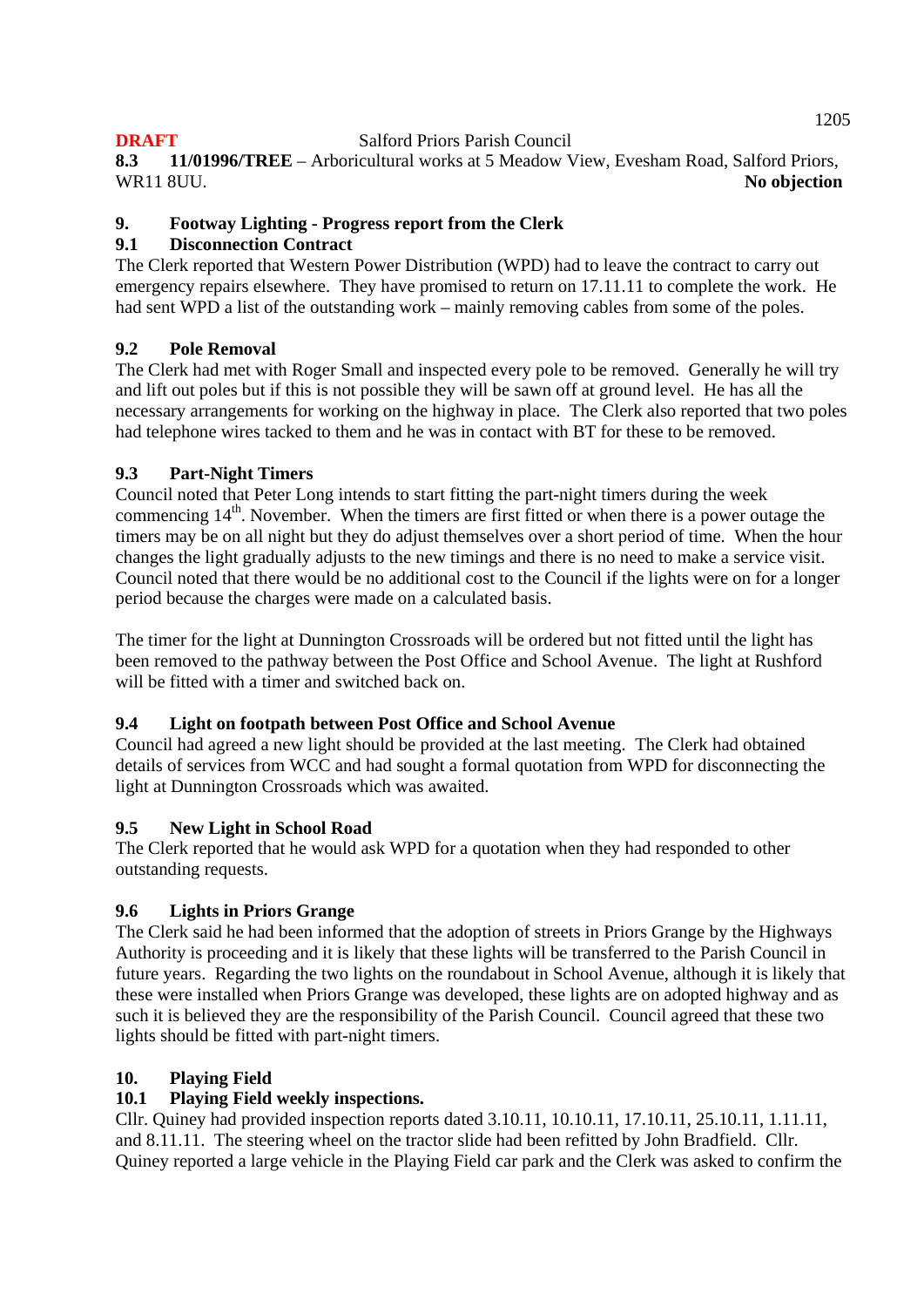ownership of the area and also to consider a sign stating "No HGVs". Cllr. Quiney also reported that there was a lot of mole activity both on the Playing Field and in the Churchyard Extension. The Clerk was asked to find out when was the appropriate time to clear the moles.

## **10.2 Survey of users of the Playing Field.**

The Clerk reported that the parent's group had not yet provided the draft survey information. Council instructed the Clerk to ask the parents to produce the survey draft by the next meeting.

## **11. Events**

## **11.1 Independent Jubilee Committee**

Cllr. Quiney said there was nothing to add beyond the information provided by Mrs Littleford earlier.

## **11.2 Event insurance issues**

The Clerk had circulated a letter from AON setting out the conditions when insurance cover would be provided for events on the Playing Field. The letter stated that is was necessary for the Parish Council to be the SOLE organisers of the event for the cover to be extended to include the legal liabilities of the Parish Council. Council noted the need to consider very carefully the constitution of any groups in the light of this information.

## **12. Communications**

## **12.1 Report from Cllr. Maude on the Council's website**

Cllr. Maude reported that the site was up to date. He agreed to add a link to the Stratford District Council Waste and Recycling page which contained useful information regarding the materials that could be recycled.

## **13. Rights of Way**

## **13.1 Report from Cllr. Quiney on the Rights of Way**

Cllr. Quiney reported that the pedestrian gate to footpath A11 had been fitted but some additional hardcore was required.

## **13.2 Letter from WCC regarding the P3 partnership**

The Clerk had circulated a letter from WCC replacing the Parish Paths Partnership with a new County Council Volunteer Partnership. The Clerk read a letter he had written to WCC seeking clarification of what would be provided under the new scheme. Cllr. Penn questioned responsibility for the footpaths and said he believed it was all down to WCC and they should not be trying to charge the Parish Council under this new scheme..

## **13.3 Realignment of AL11 at School Road**

The Clerk reported that he had enquired of WCC whether there was a problem with the location of the new pedestrian gate at the junction of AL11 with School Road.

## **14. Millennium Oak at Iron Cross**

## **14.1 Replacement of the Millennium Oak.**

The Clerk had sought quotations from Limebridge Rural Services Ltd. and Roger Small for the felling and removal of the oak tree on Iron Cross green. The most competitive quotation received was from Limebridge Rural Services Ltd. with a price of £45.00 and this was approved by the Council. A replacement tree was still being sourced.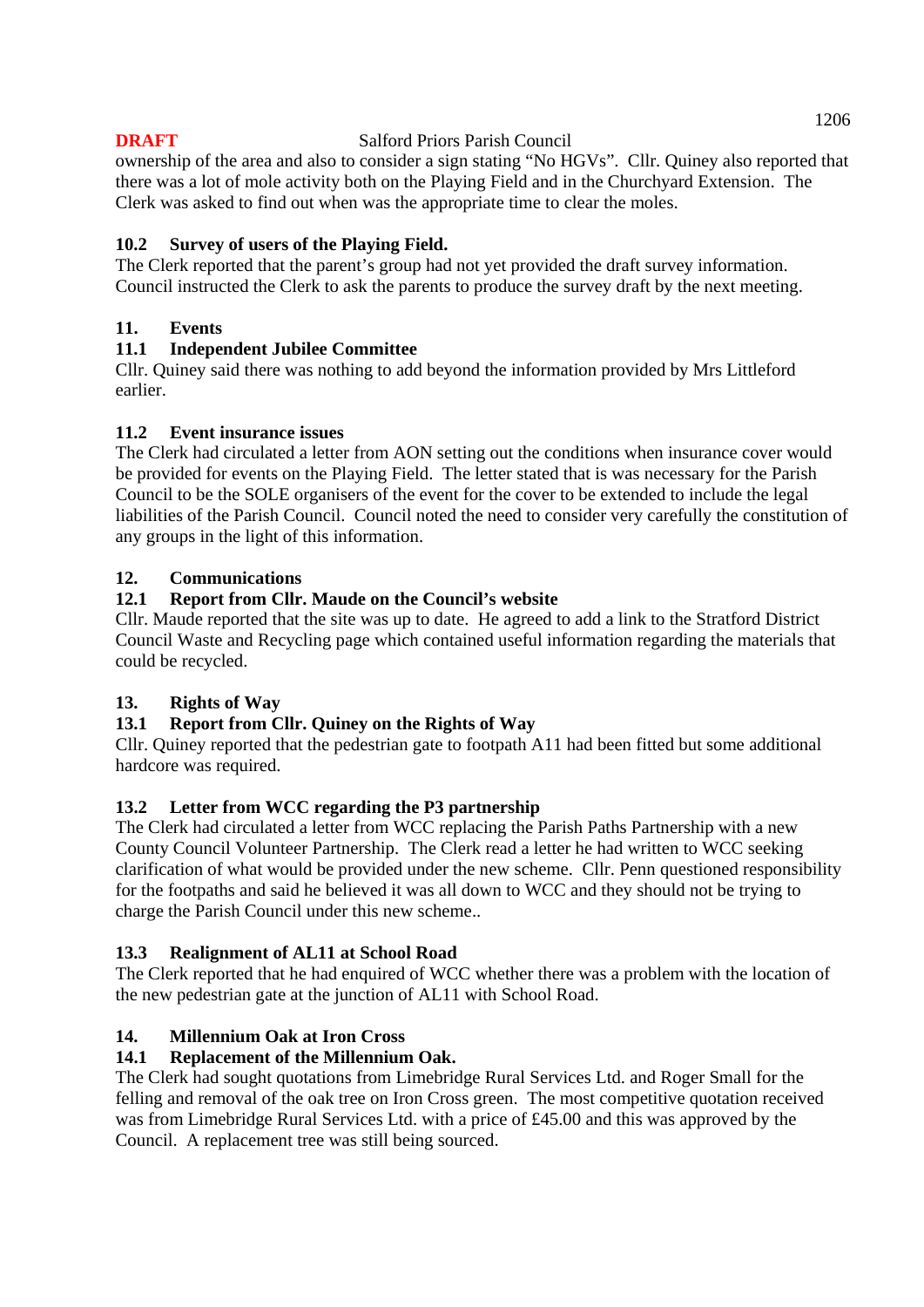## **15. Mowing Contract**

## **15.1 Extension of the Mowing Contract.**

The Clerk had circulated a report regarding the possible extension of the contract with Hightrees Landscape Services Ltd. In accordance with the provisions made in the contract. These included a zero price increase for 2012 and a 2 per cent increase for 2013. He said that there were some minor clarifications to make in the contract but otherwise the performance had been good. One particular issue was the cutting of the verges where some of these were already cut by WCC. It was proposed to amend the contract to provide a cost per kilometre rather than a lump sum. Cllr. Wolfe proposed, Cllr. Wright seconded, and it was agreed unanimously, that Hightrees be contracted for a further two years as set out in the Clerk's report.

## **16. Staff and administrative matters**

## **16.1 IT equipment**

The Clerk had circulated a report following an inspection of the equipment by Cllr. Maude. The proposal was to replace the Epson laser printer in the office, to replace the Epson printer at the Clerk's home office, and to upgrade the memory on the laptop to 4GB. The estimated cost was £308. Council approved the purchase of the new equipment as set out in the Clerk's report.

## **17. Matters raised by Councillors**

**17.1** Councillors are invited to use this opportunity to report minor matters of information not included elsewhere on the Agenda and to raise items for future agendas. Councillors are respectfully reminded that this is not an opportunity for debate or decision making.

## **17.2 Cllr. Wright, bulk purchase of fuel oil.**

Cllr. Wright had provided information to the Clerk on the benefits of purchasing fuel oil in bulk within a local area. Cllr. Howse mentioned a supplier at Quinton, Rix Petroleum, who did all the administration for similar schemes. Council agreed to publicise the idea in the Newsletter, on the web site and also asked the Clerk to get information from Rix for discussion at a future meeting.

## **17.3 Cllr. Wolfe, date of next meeting.**

Cllr. Wolfe proposed that the next meeting should be brought forward to Monday  $19<sup>th</sup>$ . December. Council noted that the Memorial Hall would be available and agreed to the change of date.

## **17.4 Cllr. Quiney, information regarding councillors.**

The Clerk was asked to post the new list of councillors on the noticeboards and also to circulate the information to all councillors.

## **17.5 Cllr. Quiney, Leylandii**

Cllr. Quiney reported that there were cuttings from leylandii at the rear of Perkins Close opposite 12 Park Hall Mews that needed to be collected.

## **17.6 Cllr. Penn, Tyres.**

Cllr. Penn enquired regarding over 100 tyres tipped in New Inn Lane. The Clerk reported that these tyres had been cleared by SDC.

## **18. Consideration of Correspondence Received**

## **18.1 Warwickshire Lieutenancy Office, County service to celebrate Her Majesty's diamond jubilee.**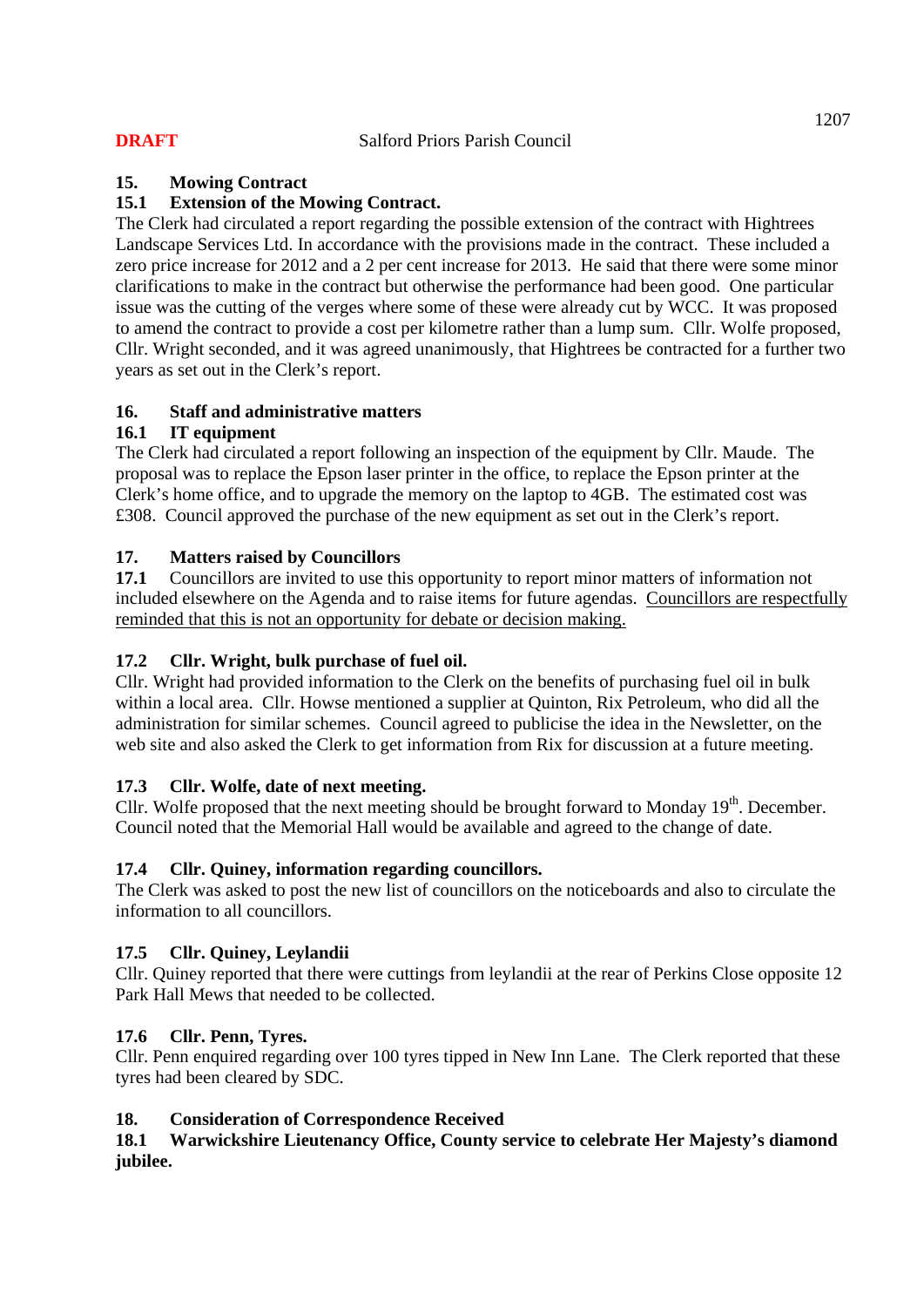Council noted the information provided.

## **18.2 Salford Priors C.E. Primary School, "thankyou" for donation.**

Council noted the letter received from the School.

## **18.3 The Shakespeare Hospice, "thankyou" for donation.**

Council noted the letter received from the Shakespeare Hospice.

## **18.4 Derek Wilkinson, Sandfields Farms.**

Council noted the information received from Mr Wilkinson regarding the changes at Sandfields Farms and the new tenants of the packing station. It was noted that this information may have changed since it was provided.

## **18.5 SDC, Recycling guide.**

Council noted the leaflet provided by the District Council providing useful information for residents and Cllr. Maude was asked to place a copy on the web site.

## **18.6 SDC, Independent Inspections of Play Areas**

Council noted the information that Stratford on Avon District Council would no longer be providing free inspections of play equipment. Council agreed that the Clerk should obtain alternative quotations for this work.

## **19. To Table**

Council noted the following tabled documents:

- **19.1** Clerks & Councils Direct, November 2011, Issue 78. (Note item on page 15
- **19.2** The Clerk Magazine, November 2011, Vol. 43 No. 6.

## **20. Finance**

## **20.1 Consideration and approval of the payments and transfers listed in Appendix A.**

Council noted the income transactions in Appendix A1.

Council considered the expenditure transactions listed in Appendix A2. Authorisation for payment was proposed by Cllr. Wright, seconded by Cllr. Wolfe, and carried. Cheques were signed by Cllr. Wolfe and Cllr. Wright. Council noted that an invoice from npower ref. 8777 had been signed between meetings by the Chairman and Vice Chairman on 8.11.11.

Council considered and approved the proposal to transfer £5000.00 from No.1 account to Community account in Appendix A3. Authorisation for transfer of funds was proposed by Cllr. Wolfe, seconded by Cllr. Penn, and carried.

Council noted the bank balances in Appendix A4.

Cllr. Wolfe asked the Clerk to produce accounts for the Civic reception.

## **20.2 Donation to the Royal British Legion.**

Following discussion, Cllr. Wolfe proposed, Cllr. Wright seconded, and it was agreed to make a donation to Royal British Legion of £150 in recognition of the 90<sup>th</sup>, anniversary of the organisation.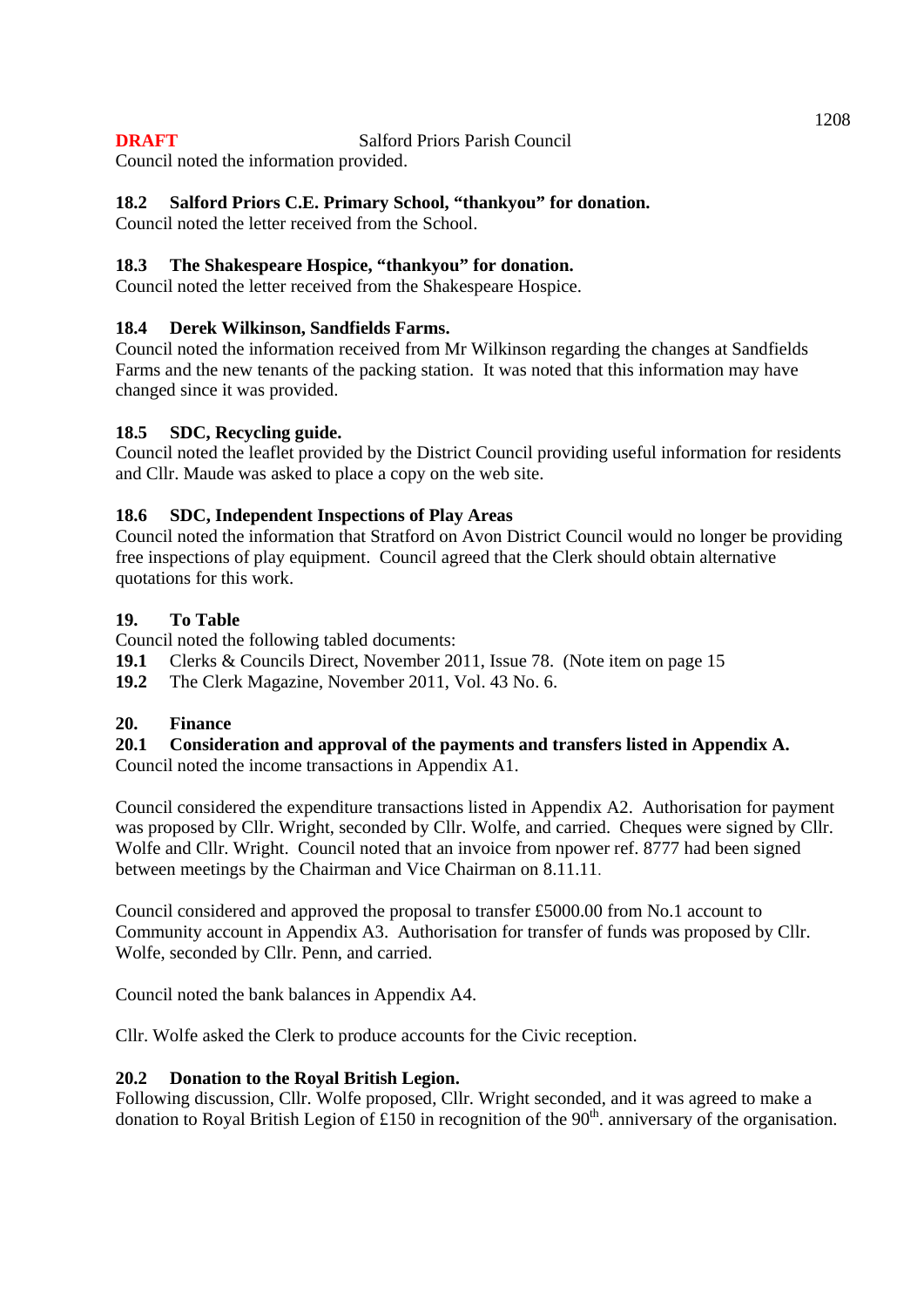#### **20.3 Arrangements for the meeting of the F&GP Group with interested residents to discuss the budget priorities**

The Clerk reported that the meeting of the F&GP Group would take place on Wednesday  $30<sup>th</sup>$ . November in the Eddie Clarke Suite at The Memorial Hall, Salford Priors, at 7.30pm. Papers would be circulated in advance of the meeting. Residents taking part had already been informed of the time and date of the meeting.

#### **21. Date of Next Meetings**

Council confirmed the date of the next Ordinary Meeting of the Parish Council as 7.30pm on Monday 19<sup>th</sup>. December 2011 in The Memorial Hall, Salford Priors.

#### **22. Closure of meeting**

The Vice-Chairman closed the meeting at 9.36.pm.

Signed........................................................ Date......................................

| Tn. No.      | <b>Cheque</b> | <b>Gross</b> | Vat   | <b>Net</b> | <b>Details</b>                                              |
|--------------|---------------|--------------|-------|------------|-------------------------------------------------------------|
| 6488         |               | 25.00        | 0.00  | 25.00      | CD Hague, rent for plot 16A                                 |
| 6489         | <b>BACS</b>   | 1062.15      | 0.00  | 1062.15    | VAT recovered for July and September                        |
| 6490         |               | 292.94       | 0.00  | 292.94     | TOPs Management Committee,<br>Electricity usage to 30.09.11 |
| <b>Total</b> |               | £1380.09     | £0.00 | £1380.09   |                                                             |

# **APPENDIX A - Finance**

## **A1 Income transactions for approval**

## **A2 Expenditure transactions for approval**

| Tn. No. | <b>Cheque</b> | <b>Gross</b> | <b>Vat</b> | <b>Net</b> | <b>Details</b>                                      |
|---------|---------------|--------------|------------|------------|-----------------------------------------------------|
| 8768    | dd            | 18.99        | 2.83       | 16.16      | Plusnet, Office Broadband                           |
| 8769    | dd            | 79.00        | 3.76       | 75.24      | EDF, TOPs Electricity                               |
| 8770    | 102459        | 19.00        | 0.00       | 19.00      | SP Royal British Legion, wreath                     |
| 8771    | 102460        | 20.00        | 0.00       | 20.00      | Dunnington Baptist Church, hire of hall             |
| 8772    | 102461        | 241.56       | 0.00       | 241.56     | Mrs JM Stedman, Refreshments for Civic<br>Reception |
| 8773    | 102462        | 40.00        | 0.00       | 40.00      | Mrs P Seville, flowers for Civic<br>Reception       |
| 8774    | 102463        | 145.75       | 0.00       | 145.75     | Warwickshire CC, Lease for TOPs                     |